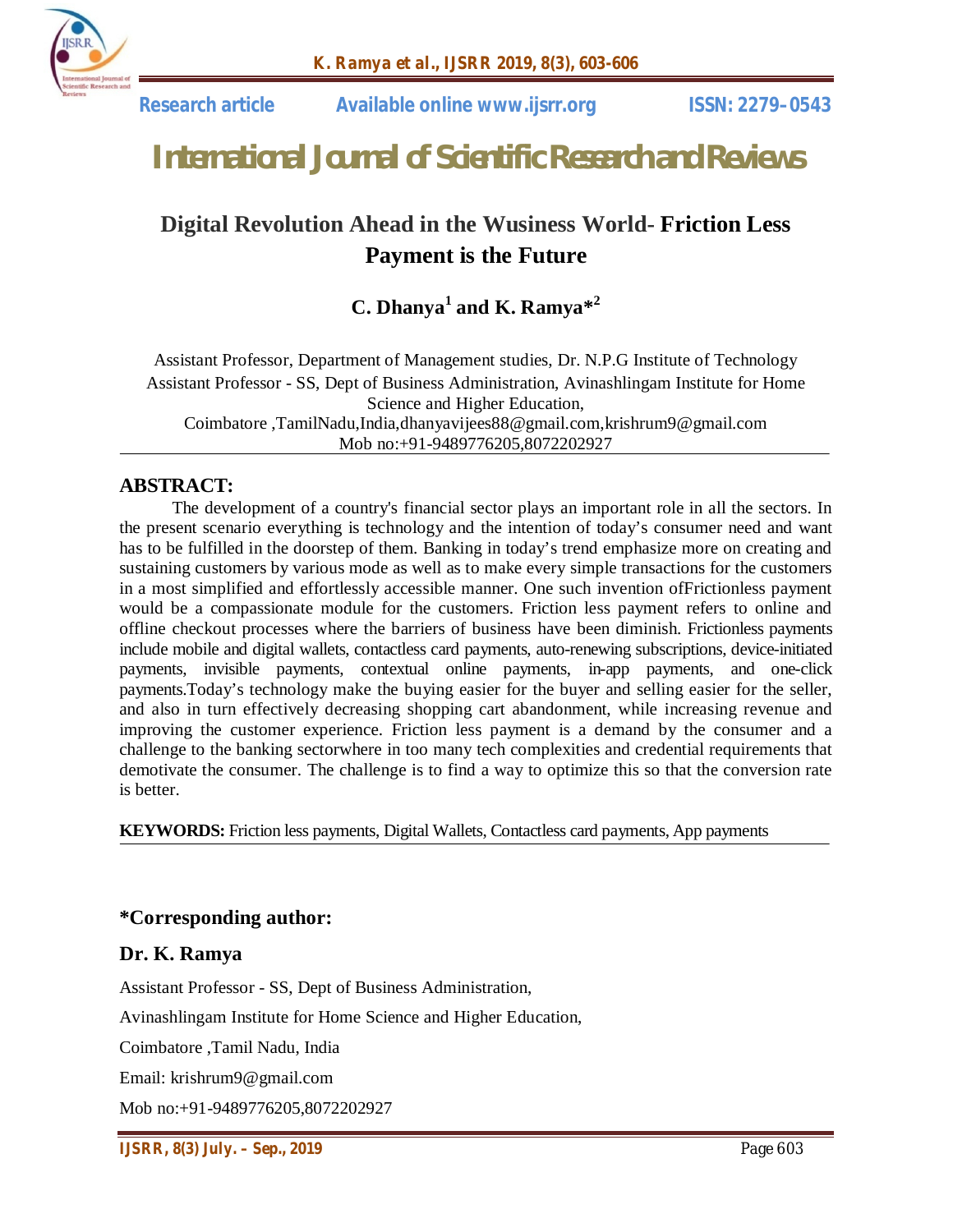#### **ROLE OF TECHNOLOGY INTO FRICTIONLESS PAYMENT**

Businesses have been integrating the use of technology to provide flawless services to their consumers. The role of technology has been materialize to be one of the biggest drivers of all sectors in India. The change in the technology and consumer behavior has been an aspect of the growth of digital technologies, platforms, and the internet has also enabled all type of businesses to expand their reach to newer markets and outside their accessible physical limitations. The banking reform reduced concentrating in the product market by encouraging the growth of smaller and younger firms. These effects were most well-defined in regions with lower levels of financial development prior to the transformation. The results are healthy after considering alternative model specifications and measures of dependence on external financing.

#### **TRANSITION FROM CASH TO CARD**

The transition from cash to cheques and later to debit/credit cards freed consumers from having to carry around large sum of money. Though the technology supported for the proceedings, the process is evolved with number of formalities on various modes. The major reason for the added layer of payment complexity was, of course, security. When a new technology evolves it is that security issues will arise and to eradicate the complexities the next evolution of payments came in the form of RFID powered contactless credit cards and mobile wallets with biometric authentication, like Apple Pay and Google Pay. However, compared to mobile wallets, contactless credit cards are less secure and therefore in many countries their use is restricted to transactions below a certain threshold.

The process can be considered as a frictionless payment, a checkout process should consider certain components where, It should eradicate or reduces waiting time, Allowing a faster checkout, should reduces the number of steps required to complete the checkout process, The customer should have a natural experience, It should reduces the customer's cognitive strain by reducing the number of PIN codes

Technologies such as chip and PIN and contactless come under the umbrella of EMV cards, the initials referring to the founding members – Euro pay, MasterCard and Visa – of the organization that defines the standards which have underpinned this revolution.EMV has been a major success. Much of the rationale for the introduction of EMV cards was to reduce fraud. Payment innovation has brought benefits through lower fraud and, more importantly, customer satisfaction

The digital revolution has been ahead in the business world. While physical credit cards and cash have been the prevailing methods for transactions, new payment methods via QR and Near Field Communication (NFC) technology have emerged to make the process as simple as possible. Frictionless payments, these type of digital payment methods have the potential to become a mainstay in worldwide businesses.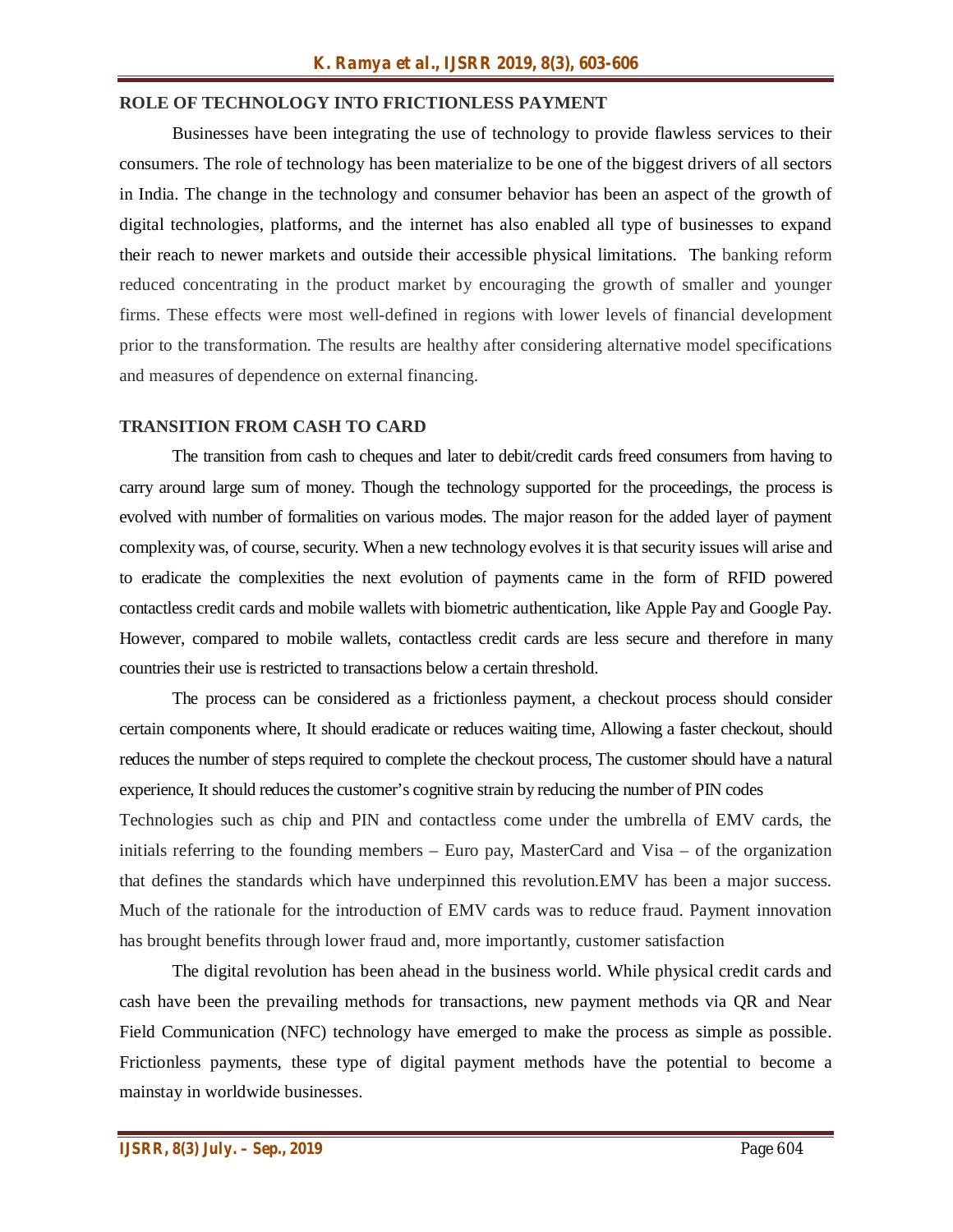#### **DEVELOPMENT AND RECENT TRENDS IN FRICTION LESS PAYMENTS**

- Frictionless payment supports the e-commerce industry, enabling consumers to shop from the comfort zones. Typically, customers key in their credit card details at the virtual checkout counter of the online shopping website to facilitate payment and complete their process. The company subsequently delivers the purchased items to the customer's doorstep.E-commerce giant, the Alibaba Group, has even developed its own digitized payment system – Alipaywhich enables more seamless transactions. Alipay's make users to first store their credit card details on the Alipay Wallet platform and after shopping through online, merely need to use their mobile phones to scan the QR code that appears at checkout to pay.
- Amazon the other E-commerce large company that has embraced frictionless payments, allowing their customers to know-how the frictionless way of life through their brick-andmortar Amazon Go stores. Amazon Go is a grocery store that offers experience; customers simply walk out of the store with their chosen items, charged automatically to their Amazon account. This is made possible by Amazon's 'Just Walk out Technology', which tracks chosen products through the customer's mobile phone.
- The transport companies such as Uber and Grab Car have adopted digitized payment methods, providing their customers with hassle-free transport experiences. Customers who ride with Uber or Grab Car can link their credit card accounts to their Uber or Grab mobile applications. These mobile applications then track the ride and automatically charge the required fare to the rider's account. Riders can exit the vehicle immediately upon arriving at their destination, avoiding the usual process of rummaging for cash at the end of the trip and waiting for the driver to produce the correct change.
- Beyond payments, alike technology has been used to expedite immigration clearance procedures in various countries. One such country is Singapore, where all citizens hold biometric passports. At immigration checkpoints, citizens even skip the traditional immigration queues where officers manually check and stamp passports. Instead, they head to automated framework, scanning their passports and their fingerprints to clear immigration procedures quickly.

#### **FRICTIONLESS PAYMENT IS THE FUTURE**

While frictionless payments have made transactions faster, smoother and more efficient for the customer, we have only scratched the surface of its potential. With companies like Ant Financial developing avenues for frictionless payments in other industries such as healthcare and education